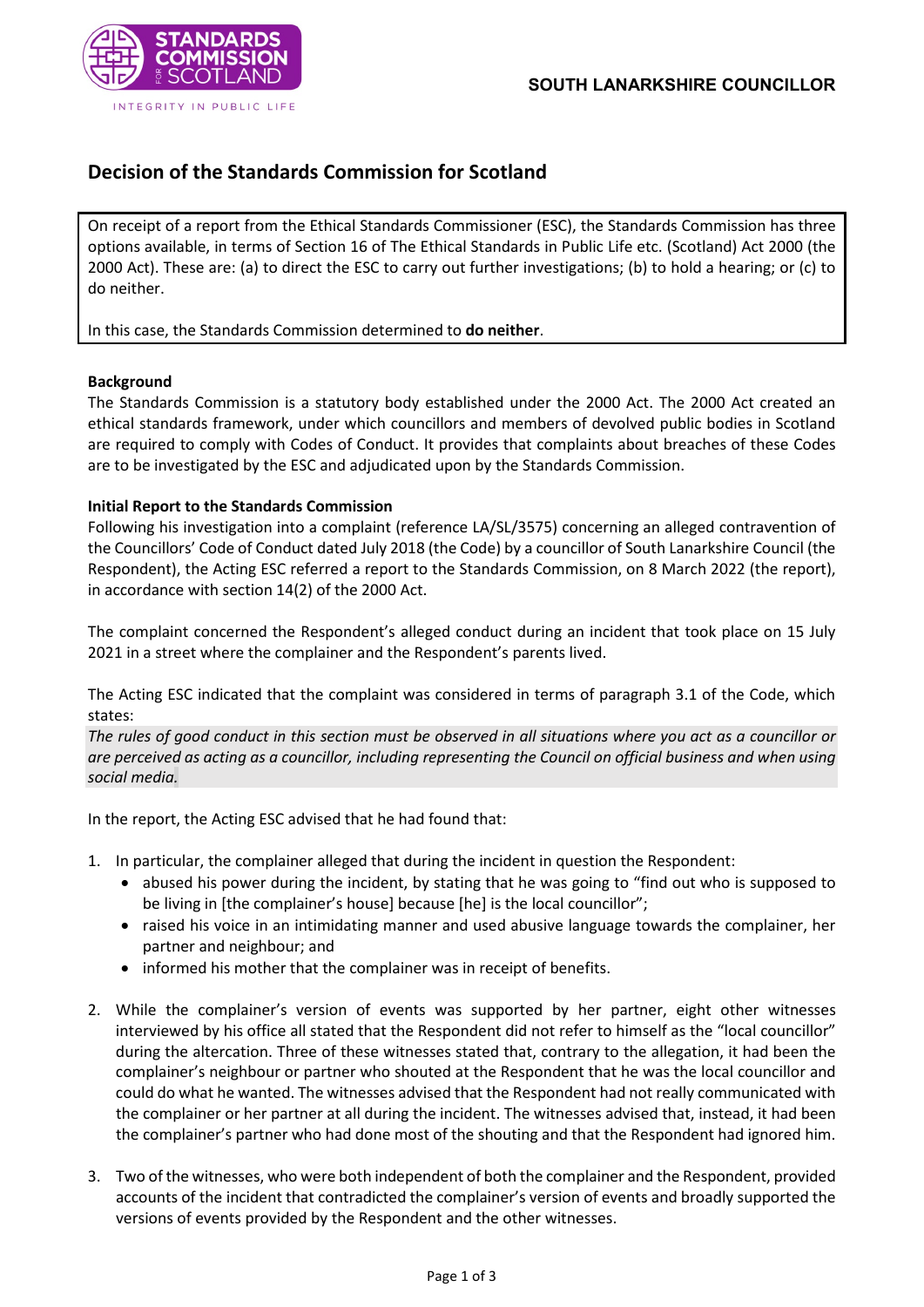

- 4. The Respondent was not, in fact, the local councillor of the area where the incident occurred. The Acting ESC noted, therefore, that it was unlikely that he would be able to access information about who did, or should, live in the complainer's home.
- 5. There was insufficient evidence to find any of the complainer's allegations proven.

## **Reasons for Decision**

Having considered the report, the Standards Commission concluded that it was not necessary to direct the Acting ESC to undertake any further investigation into the matter.

In making a decision about whether to hold a Hearing, the Standards Commission took into account both public interest and proportionality considerations, in accordance with its policy on Section 16 of the 2000 Act. A copy of the policy can be found at: [https://www.standardscommissionscotland.org.uk/cases.](https://www.standardscommissionscotland.org.uk/cases)

In assessing the public interest, the Standards Commission noted that a breach of the conduct provisions in the Code could have the potential to bring the role of a councillor and the Council itself into disrepute. In this case, however, the Standards Commission was of the view that, on the face of it, and for the reasons outlined below, there was no real likelihood of a breach of the Code being established at a Hearing.

The Standards Commission noted that holding a Hearing (with the associated publicity) could promote the provisions of the Code, if it was found that the Respondent's conduct amounted to a breach of the Code. There could, therefore, be some public interest in holding a Hearing. The Standards Commission was, nevertheless, also required to consider whether it would be proportionate to do so.

In considering proportionality, the Standards Commission noted that the Acting ESC had reached the conclusion that there was insufficient evidence to support the allegations made by the complainer.

The Standards Commission noted that, in addition to the Respondent and complainer, the Acting ESC had interviewed nine individuals who had witnessed the incident in whole or part. While the complainer's version of events was supported by her partner, all eight other witnesses advised that the Respondent had not referred to himself as the "local councillor" during the altercation. The Standards Commission noted that the Acting ESC had confirmed that two of these witnesses were entirely independent of both the Respondent and complainer.

The Standards Commission noted that the Code applies to elected members at all times when: they are acting as councillors; have referred to themselves as councillors; and / or in circumstances where they could reasonably be perceived to be acting as a councillor. In this case, the Standards Commission was satisfied that the two independent witnesses had confirmed that the Respondent had not referred to himself as a councillor during the incident in question. The Standards Commission was of the view that, unless the Respondent had done so, it would not be reasonable for anyone to have perceived him as acting in anything but a private capacity during the incident. This was because the incident did not take place on council premises and did not occur when the Respondent was engaged in or carrying out council business. In the circumstances, the Standards Commission determined that the Code would not have applied to the Respondent at the time of the events in question and, as such, it was not proportionate to hold a Hearing.

The Standards Commission noted that the option to take no action had been included in the 2000 Act to ensure that neither the ethical standards framework, nor the Standards Commission, was brought into disrepute by spending public funds on unnecessary administrative or legal processes in cases that did not, on balance, warrant such action.

Therefore, and for the reasons outlined above, the Standards Commission concluded that it was neither proportionate, nor in the public interest, for it to hold a Hearing. The Standards Commission determined, therefore, to take no action on the referral.